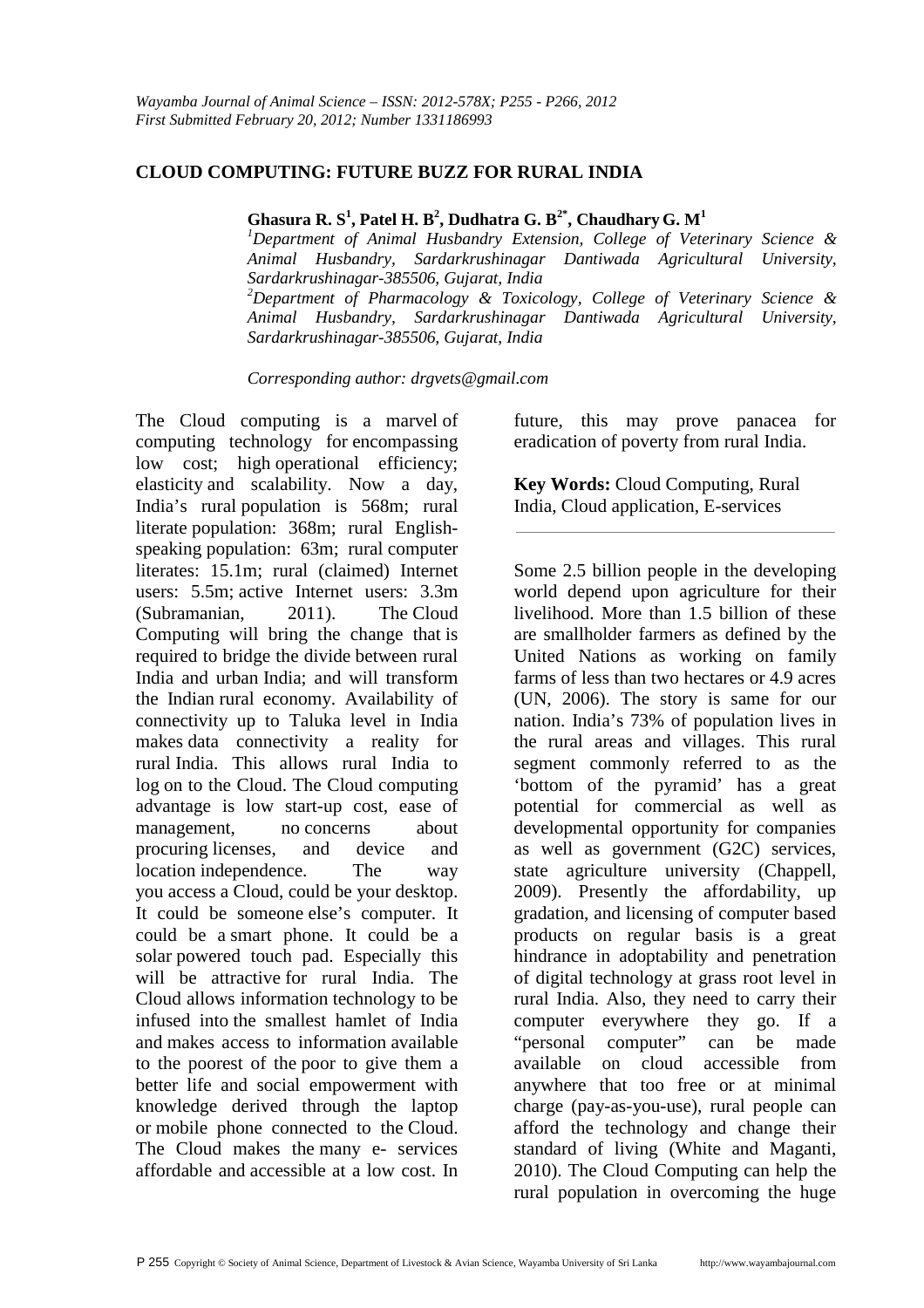costs incurred on infrastructure, software, maintenance hurdles and it can lead to rural area development and an overall economic progress of the nation. Cloud computing can increase the penetration of knowledge to otherwise, inaccessible rural pockets and can be boom to create a world without poverty. The Internet is often represented as a cloud and the term "cloud computing" arises from that analogy. Cloud computing can be put into words as the dynamic provisioning of IT capabilities (hardware, software or services) from third parties over a network (Pricewaterhouse Coopers Ltd., 2009) . This usually takes form of a remote computer where user with the help of web based tools can access and use through a web browser as it was locally available on his computer.

Thus it not only reduces the cost per terminal for user, but also results in optimal and efficient use of available resources and technologies. Also increased reliability, scalability via dynamic allocation, device and location independence, security due to centralization of data and; maintenance costs get better managed and executed (Ranjith, 2011).

# **What is cloud computing technology?**

The cloud computing is regarded as the Fifth Generation Computing after mainframe, personal computer, clientserver computing and web. Cloud computing is a paradigm shift now occurring in the information technology (IT) industry-offers the strong possibility of accelerating social and economic development, even in this time of limited resources. The Cloud computing is a marvel of Gandhi Technology and encompasses low cost. high operational efficiency, elasticity and scalability.

#### **Emerging needs of cloud computing technology in rural India**

The information technology revolution has played key role in socioeconomic development of the world and it has occupied the key place at the heart of global economic growth over the last several decades. No nations either poor of

rich; or developing or developed can undermine this fact. The major and only barrier to adopt information technology at rural level in India and world is its' rising direct and indirect costs of IT deployments. This is because IT systems have traditionally been run on an "ownership" model, requiring investment in all the underlying infrastructure, ongoing maintenance of systems, and, every few years, expensive and timeconsuming upgrades. This model of deploying IT has been riddled with high costs, long implementation timelines, project overruns, and a high risk of failure (Kenneth, 2009). Under such circumstances, the only and interesting possibilities that can surmount all these limitations are substituting conventional computing with cloud computing.

# **History and chronology of Cloud computing**

In 1960, John McCarthy gave first idea that "computation may someday be organized as public utility. The cloud computing is not a new idea that emerged just recently in 1969. The Kleinrock first conceived the idea of distributed computing service to the finger tips of user like other home service as in case of electricity and telephone, where users enjoys the services and utilities at their home with controlling offices located centrally anywhere at independent location. In early 1990s the term "Cloud" came into commercial use referring to large networks and the advancement of the internet. In mid 1990s, term grid computing was coined allowing computing power on demand. The salesforce.com was first to establish and to provide an on demand SaaS (Software as a service) in 1999 followed by inclusion of SaaS concept in IBM's "Automatic Computing Manifesto" in 2001. The term Cloud computing was given prominence first time by Google's CEO Eric Schmidt in late 2006 (Aymerich *et al*., 2008). Cloud computing was first pioneered in the consumer world by companies such as Google, Yahoo!, and Amazon.com. More recently, Web sites such as Facebook,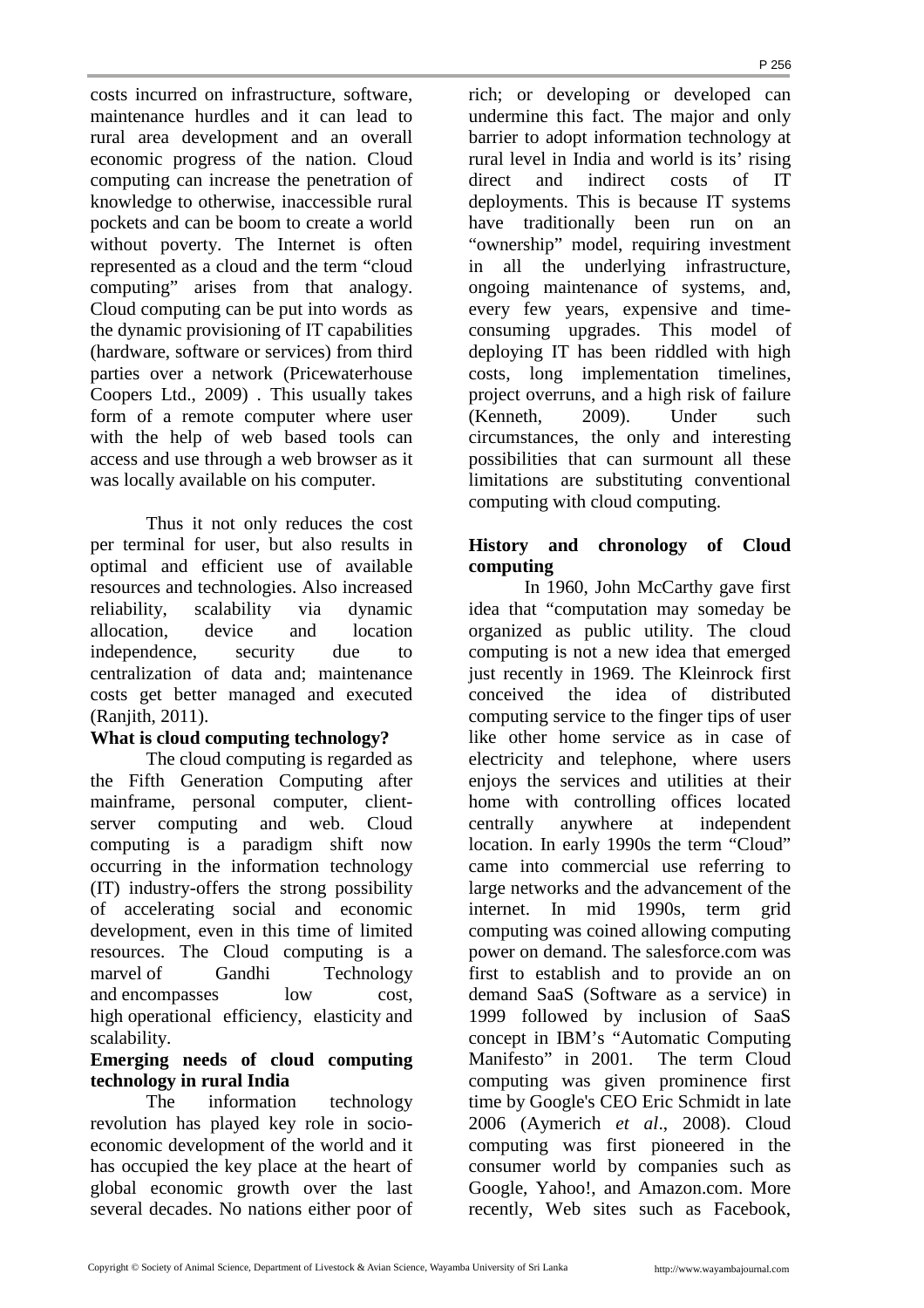MySpace, YouTube, Wikipedia and Twitter have given rise to the phenomenon of social networking, communities, and user-generated content (Kenneth, 2009). No technical skill or expertise is required to use these services. They are easy to personalize, and in fact, they are so easy and painless to use that consumers do not even think of what they are doing as "Cloud computing."

# **Characteristics of the Cloud**

Cloud computing is more than a technology which provides a platform for hosting applications as service, storage services and development environment for IT developers. It is a dynamic provisioning of IT tools and capabilities from third party over an established network. It is a form of remote computer with the help of web based tools can access and use through a web browser as it was locally available on end user's computer. Cloud computing has many distinct characteristics which makes this technology quite different from conventional networking and grid concept. The distinct characteristics have been described here (White and Maganti, 2010):

#### **On-demand self-service**

A consumer can unilaterally provision computing capabilities, such as server time and network storage, as needed automatically without requiring human interaction with each service's provider.

#### **Broad network access**

Capabilities are available over the network and accessed through standard mechanisms that promote use by heterogeneous thin or thick client platforms (e.g. Mobile phones, Laptops and PDAs {Personal Digital Assistants}).

#### **Resource pooling**

The world IT industry has gathered huge amount of data having restricted accessibility to the real users. Large companies having those data centres can easily sale these data and computing power on rent basis to other organizations and get profit out of it and also

make the same resources available needed for running data centre (like power) utilized properly. Companies having large data centres have already deployed the resources and to provide cloud services they would need very little investment (Ghosh, 2010). The provider's computing resources are pooled to serve multiple consumers using a multi-tenant model, with different physical and virtual resources dynamically assigned and reassigned according to consumer demand. There is a sense of location independence in that the customer generally has no control or knowledge over the exact location of the provided resources but may be able to specify location at a higher level of abstraction (e.g. country, state or datacenter). Examples of resources include storage, processing, memory, network bandwidth, and virtual machines.

#### **Rapid elasticity and scalability**

Capabilities can be rapidly and elastically provisioned, in some cases automatically, to quickly scale up and rapidly released to quickly scale down. To the consumer, the capabilities available for provisioning often appear to be unlimited and can be purchased in any quantity at any time. Scalability is provided dynamically to the users. Users get as much resources as they need.

#### **Most fitting and handy**

Cloud users need not to take care about the hardware and software they use and also they don't have to be worried about maintenance. The users are no longer tied to someone traditional system. Virtualization technology gives the illusion to the users that they are having all the resources available.

#### **Measured Service**

Cloud systems automatically control and optimize resource use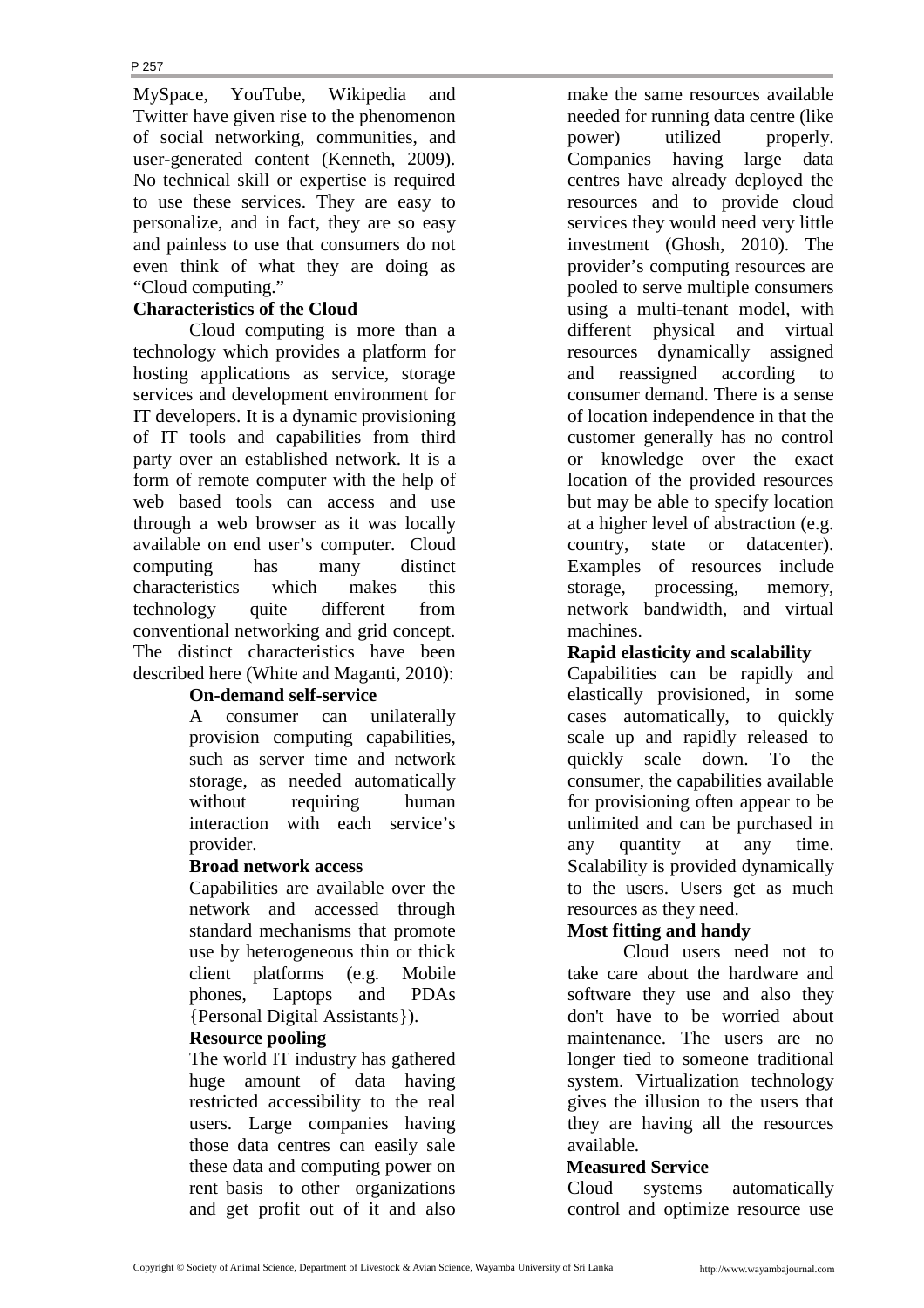by leveraging a metering capability at some level of abstraction appropriate to the type of service (e.g. storage, processing, bandwidth, and active user accounts). Resource usage can be monitored, controlled, and reported providing transparency for both the provider and consumer of the utilized service. Cloud users can use the resources on demand basis and pay as much as they use. So the users can plan well for reducing their usage to minimize their expenditure.

#### **Types of clouds**

Basically, clouds are of three categories. IT organizations can choose to deploy applications on public, private, or hybrid clouds, each of which has its trade-offs. The terms *public*, *private*, and *hybrid* do not dictate location. While public clouds are typically "out there" on the Internet and private clouds are typically located on premises, a private cloud might be hosted at a collocation facility as well (Sun Microsystem Inc., 2009).

#### **Private cloud**

The cloud infrastructure is operated solely for one organization. It may be managed by the organization or a third party and may exist on premises or off premises. This is used used solely for their internal purpose. Many companies and corporate are moving towards this setting and this is the first step for an organization to move into cloud.

#### **Community cloud**

The cloud infrastructure is shared by several organizations and supports a specific community that has shared concerns (e.g. mission, security requirements, policy, and compliance considerations). It may be managed by the organizations or a third party and may exist on premises or off premises.

**Public cloud**

The cloud infrastructure is made available to the general public or a large industry group on demand basis and is owned by an organization selling cloud services. Services are provided to the users using utility computing model.

# **Hybrid cloud**

The cloud infrastructure is a composition of two or more clouds (private, community or public) that remain unique entities but are bound together by standardized or proprietary technology that enables data and application portability (e.g. cloud bursting for loadbalancing between clouds). This type of cloud is composed of multiple internal or external clouds. This is the scenario when an organization moves to public cloud computing domain from its internal private cloud.

# **Architectural Models of Cloud Computing**

The services offered by cloud providers are classified into three groups; software as a service, platform as a service, and infrastructure as a service.

#### **Software as a Service (SaaS)**

It provides the ability to customers to use the provider's applications running on a cloud infrastructure. The applications are accessible from various client devices through a thin client interface such as a web browser (e.g. web-based e-mail). The consumer does not manage or control the underlying cloud infrastructure including network, servers, operating systems, storage, or even individual application capabilities, with the possible exception of limited user-specific application configuration settings. Consumers gain the privilege to use the provider's application running on a cloud infrastructure. Cloud providers maintain applications with low coast and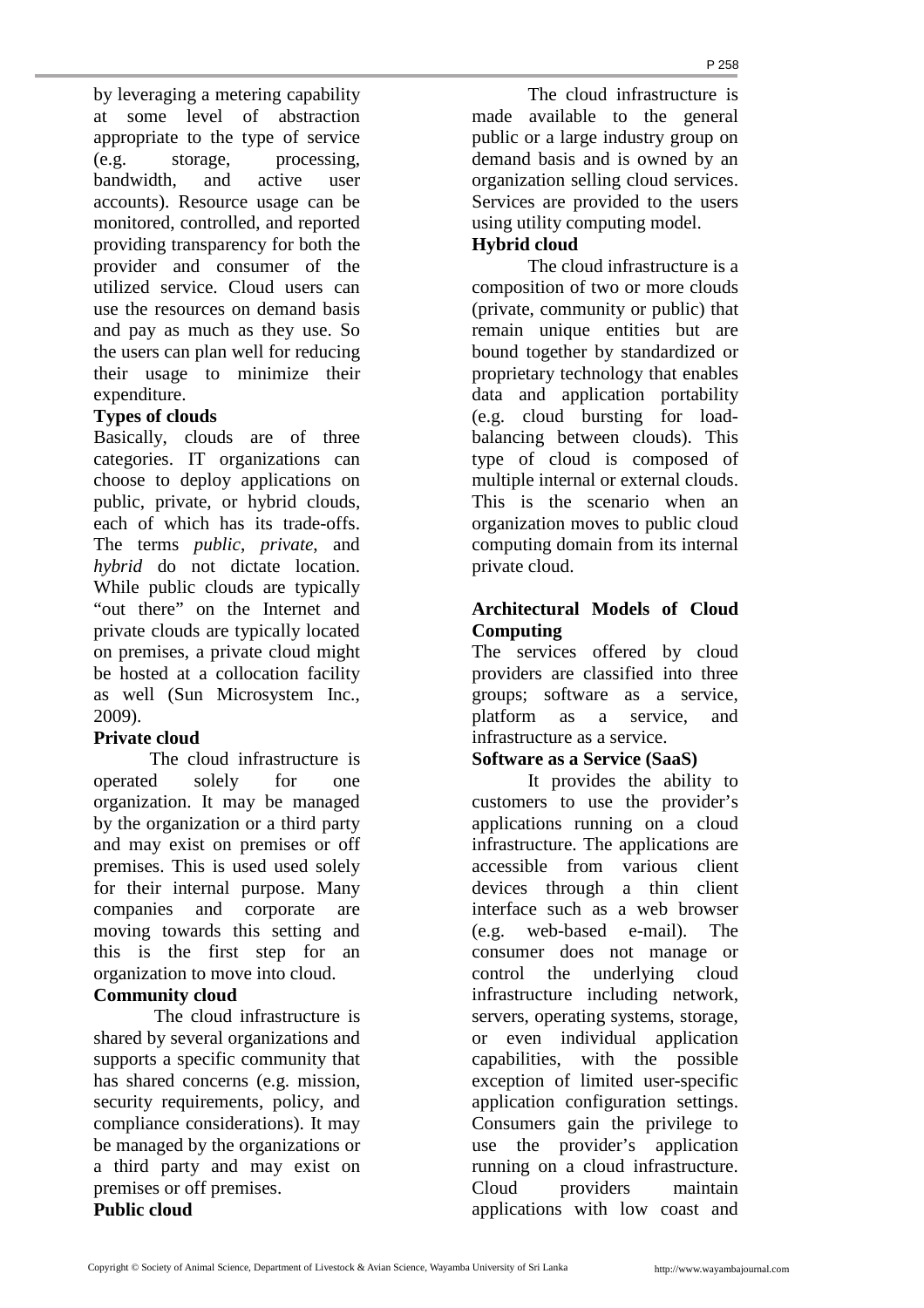human resources and earn much profit from the investment as compared to conventional hosting. E.g. Salesforces.com, Google doc. **Cloud Platform as a Service (PaaS)**

PaaS owner or producers might produce a platform by integrating an OS, middleware, application software, and even a development environment that is then provided to a customer as a service. PaaS provides the consumer the ability to deploy onto the cloud infrastructure consumercreated or acquired applications created using programming languages and tools supported by the provider. The consumer does not manage or control the underlying cloud infrastructure including network, servers, operating systems, or storage, but has control over the deployed applications and possibly application hosting environment configurations. Users can build his/her own applications that run on the provider's infrastructure that support transactions, uniform authentication, robust scalability and availability. E.g. Google App Engine.

# **Cloud Infrastructure as a Service (IaaS)**

Provides the consumer the ability to provision processing, storage, networks, and other fundamental computing resources where the consumer is able to deploy and run arbitrary software, which can include operating systems and applications. The consumer does not manage or control the underlying cloud infrastructure but has control over operating systems; storage, deployed applications, and possibly limited control of select networking components (e.g. host firewalls). Users handle the workload that ranges from simple computing application to highperformance computing application to end users. Commercial examples of IaaS include Joyent, whose maintains the series of virtualized servers that provide a highly available on-demand infrastructure. **Benefits of Cloud Computing** 

 There was a time when every household, town, farm or village had its own water well. Today, shared public utilities give us access to clean water by simply turning on the tap; cloud computing works in a similar fashion. Just like the water from the tap in your kitchen, cloud computing services can be turned on or off quickly as needed. Like at the water company, there is a team of dedicated professionals making sure the service provided is safe and available on a 24/7 basis. Best of all, when the tap isn't on, not only are you saving water, but you aren't paying for resources you don't currently need. Cloud computing can help to increase the pace of innovation. The low cost of entry to new markets helps to level the playing field, allowing start-up users to deploy new products quickly and at low cost. This allows small users to compete more effectively with traditional organizations whose deployment process in enterprise data enters can be significantly longer. Increased competition helps to increase the pace of innovation. Cloud computing provides Internet-based services, computing, and storage for users in all markets including financial, healthcare, and government. This new approach to computing allows users to avoid upfront hardware and software investments, gain flexibility, collaborate with others, and take advantage of the sophisticated services that cloud providers offer (Trusted Computing group, 2010).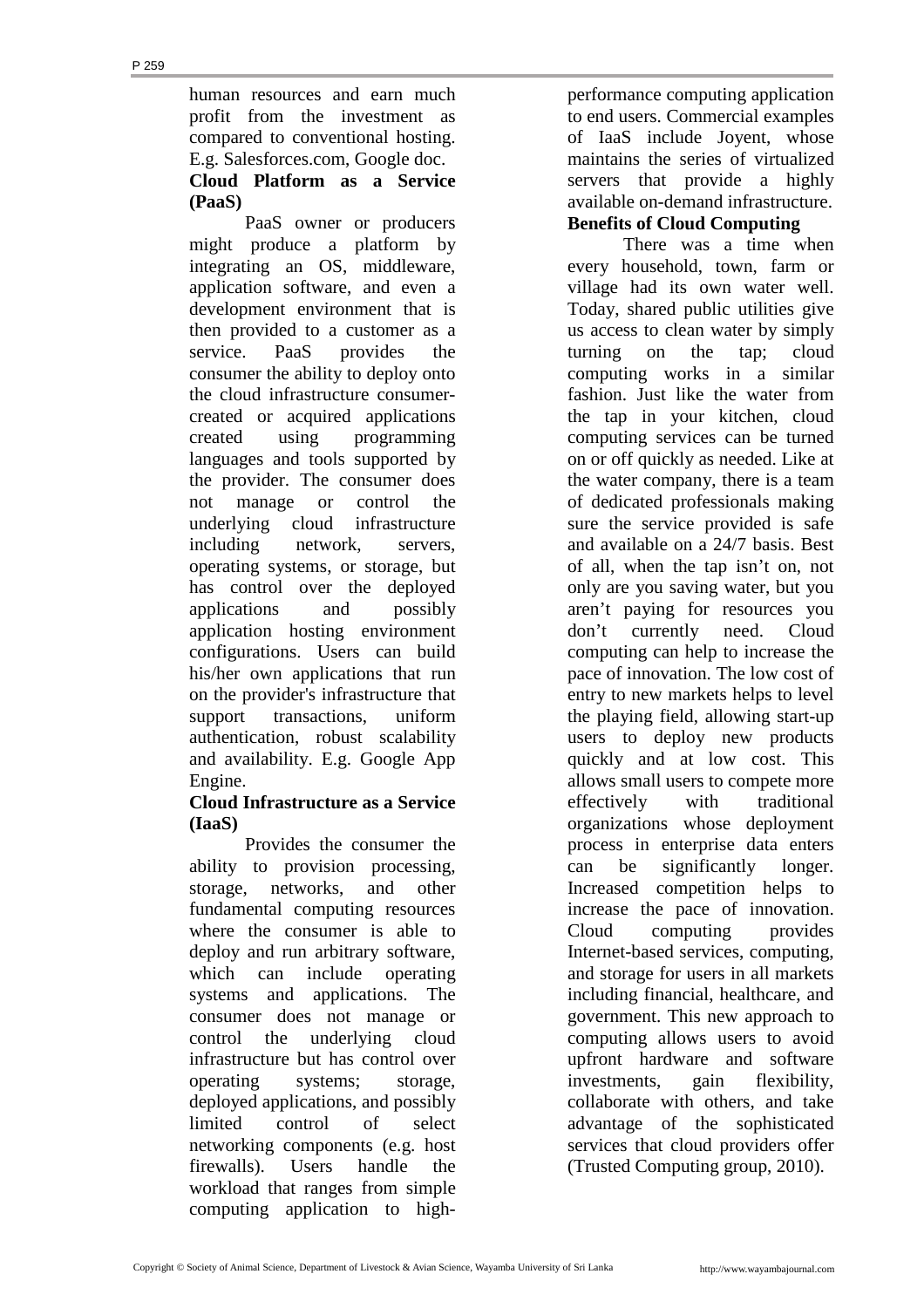# **Economical**

Cloud computing is a payas-you-go approach to IT, in which a low initial investment is required to get going. Additional investment is incurred as system use increases and costs can decrease if usage decreases. In this way, cash flows better match total system cost. Additionally, cloud users need not to purchase any infrastructure, so cost is controlled and capital investment is zero Applications are developed more by assembly than programming. This rapid application development is the norm, helping to reduce the time to market, potentially giving organizations deploying applications in a cloud environment a head start against the competition.

# **Flexible**

IT departments that anticipate fluctuations in user load do not have to scramble to secure additional hardware and software. With cloud computing, they can add and subtract capacity as its network load dictates, and pay only for what they use.

# **Rapid Implementation**

Without the need to go through the procurement and certification processes, and with a near-limitless selection of services, tools, and features, cloud computing helps projects get off the ground in record time.

# **Consistent Service**

Network outages can send an IT department scrambling for answers. Cloud computing can offer a higher level of service and reliability, and an immediate response to emergency situations.

# **Increased Effectiveness**

Cloud computing frees the user from the finer details of IT system configuration and maintenance, enabling them to spend more time on missioncritical tasks and less time on IT operations and maintenance.

# **Energy Efficient**

Because resources are pooled, each user community does not need to have its own dedicated IT infrastructure. Several groups can share computing resources, leading to higher utilization rates, fewer servers, and less energy consumption.

### **Going Green**

Clouds principally allow reducing the consumption of unused resources (down-scaling). It reduces the number of hardware components to run the application on the organization's internal data center and replacing them with cloud computing systems reduces energy for running and cooling hardware. By consolidating these systems in remote centers, they can be handled more efficiently as a group. Other advantages of cloud computing is that it promote telecommuting techniques, such as remote printing and file transfers, potentially reducing the need for office space, buying new furniture, disposing of old furniture, having your office cleaned with chemicals and trash disposed, and so on. They also reduce need for driving to work and the resulting carbon dioxide emissions (White and Maganti: www.mbrmart.com). Users of cloud computing are more likely to reduce significantly the carbon footprint (Winenans and Brown, 2009).

In addition to these striking benefits, many long term and indirect benefits from cloud computing include acceleration of innovation, transformation of R&D, increasing contribution to GDP, creation of new jobs and employment, empowerment of rural citizen, level playing field for remote rural population and sustainable rural growth and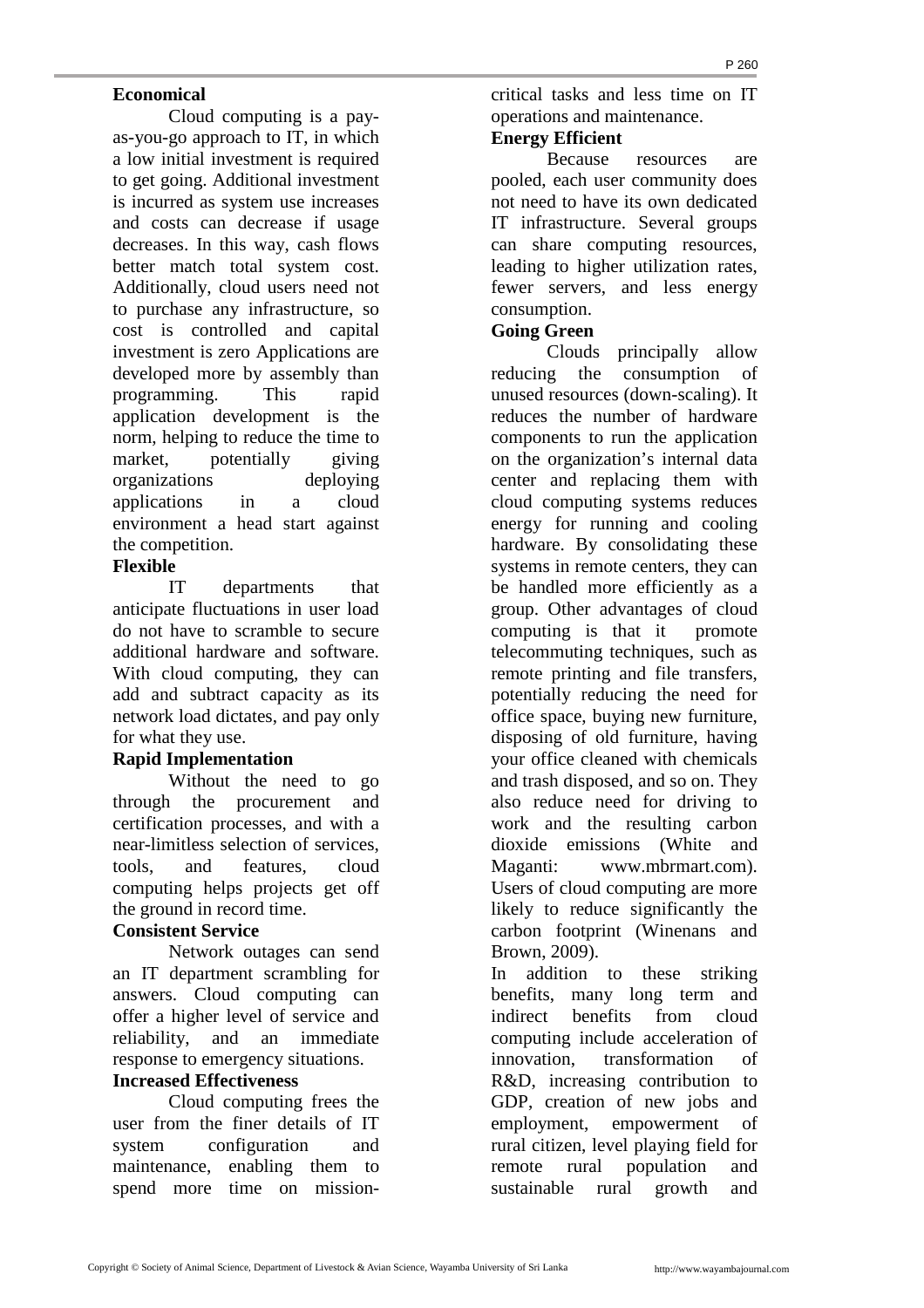availabilities of leapfrogging opportunities.

# **Disadvantages of Cloud Computing**

 Though the cloud users can avail many of advantages of the technology, they have to bear the additional cost of data transfer. The end users do not have control over the remote servers, their software, or their security. Cloud providers have recognized the cloud security concern and are working hard to address it. In fact, cloud security is becoming a key differentiator and competitive edge between cloud providers. By applying the strongest security techniques and practices, cloud security may soon be raised far above the level that IT departments achieve using their own hardware and software.

 This environment is a new model which cannot be well protected by traditional "perimeter" security approaches. Understanding the fundamentals of trusted computing technology is first step to address the security issues (Trusted Computing Group, 2010). Your data is at the mercy of a thirdparty company (you better make sure you trust them. The lack of trust on the cloud provider is a burning issue in implementation and adoption of this technology. It also needs to enforce strict security policies, requiring additional trust in the clients. To improve the mutual trust between consumer and cloud provider, a well-understood trust foundation needs to be in place (Trusted Computing Group, 2010). It may be difficult (or even impossible) to migrate massive amounts of data from the provider.

Confidentiality, integrity and availability of user's data is exclusively in cloud provider's hand. So protecting data with own intention and attitude is impossible. The member users of cloud may interfere with each other maliciously or unintentionally causing networking nuisance and this may lead to reduced acceptability and efficacy of cloud performance. The data storage may be restricted tightly and it become inaccessible making user's helpless in many critical moments. Malicious attack by any one user may cause loss of reputation of entire cloud. When cloud provider makes exit or merges with other, the fate of user's data and application remains undefined. Placement of data in the cloud does not exclude an organization's need to abide by legal and regulatory requirement. Users need free and fast access in the event of investigations, audits or other inspections. There may be conflict of sharing under such circumstances. Users need technical help for such a task. (Gujarat Informatics Limited, 2010).

# **Cloud computing: Hope for rural development**

Development to all and everywhere through access to information is the central theme of all organization. It is recognized as a key to healthy and dynamic rural economy to ensure participation of all in development. The challenge lies in ensuring easy flow of public information to rural citizens irrespective of caste, class, gender and literacy level. The satisfaction of information needs of the rural communities is challenging but possible. The most under-served the rural poor live in the most expensive to serve areas, and they are often unable to afford these services at a market price. The cloud technology and innovations have opened up new era of information dissemination and connectivity to rural area for improving and securing their life. The cloud computing has greater and interesting possibilities in money and resources for IT implementation in governance and citizen services at remote rural pockets of developing country like India. Suitable policy designing and precise implementation in infrastructure, application development, and datawarehousing areas collectively can transform rural governance and public life at grass root level in rural India (ICTD, 2006). The delivery of services to rural people in health care, agricultural commerce and trading, education, disaster management, microfinance and credit availability, animal health care and natural resources management sector are several areas where this technology can prove its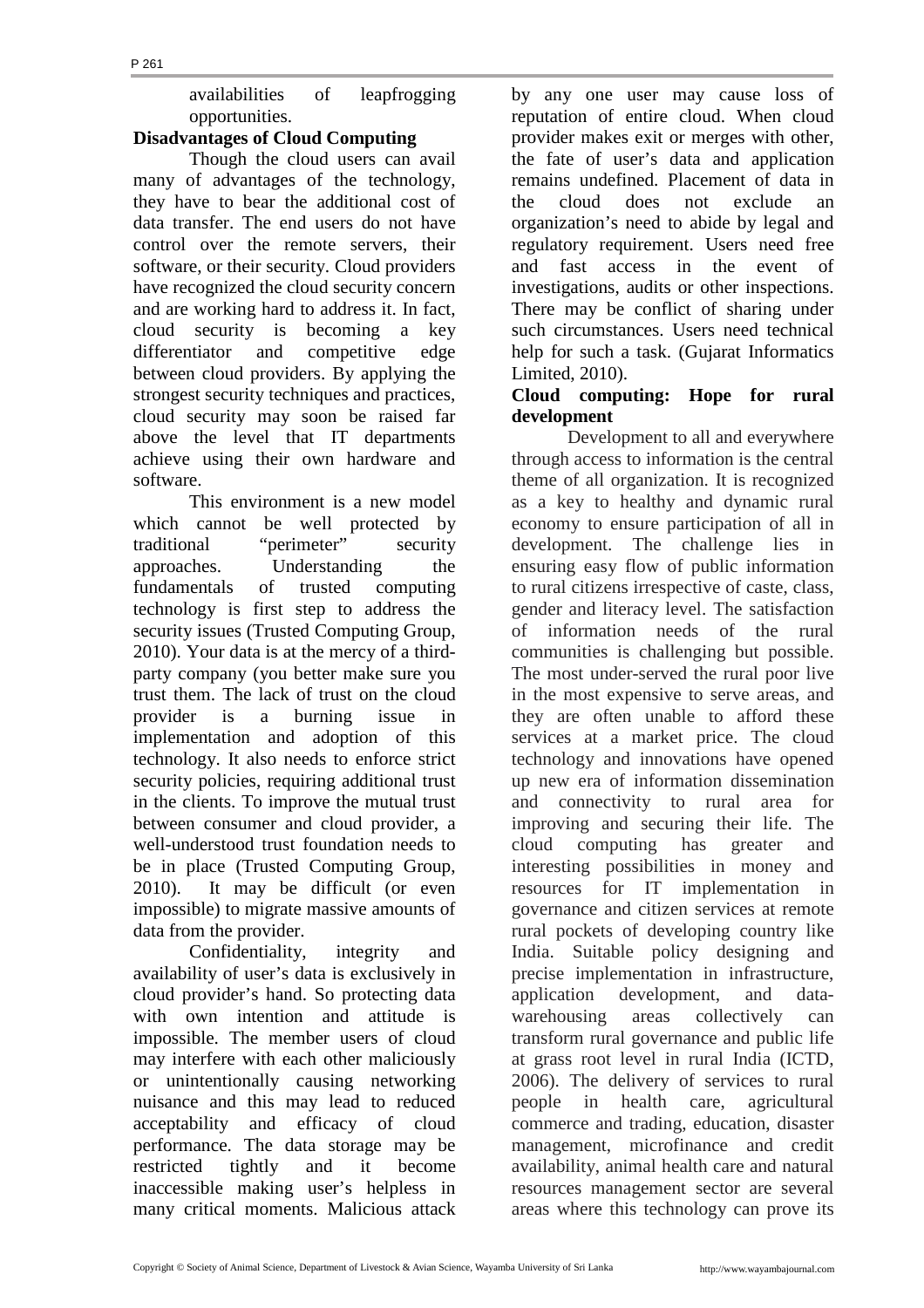marvel through principle of serve all and serve everywhere. The potential application of cloud computing in various sectors in rural India is discussed here.

# **1) E-Agriculture Commerce Services**

Cloud technology as an ICT-based agricultural development services focus on enhancing the skills and knowledge of smallholder farmers and enabling smallholder value chains to improve their competitiveness and flourish. They can build these insights by synthesizing five areas of analysis:

Agricultural value chain analysis helps to identify the value chain issues to be addressed and the size of the opportunity for improvement.

Service value chain analysis determines the financial viability of the ICT services and identifies the ecosystem partners who are willing to invest and deliver those services. Knowledge delivery, including access to information, e-learning, and advisory services.

Farm planning to help create efficiencies in agribusiness operations (Cyber Extension Services).

Procurement portals that facilitate input commerce and output trading exchanges.

Supply chain planning to reduce cost and create visibility for logistics (Popet *et al*., 2009).

# **2) Animal Health Care and Delivery Services**

Now a day, cloud computing has emerged as a front line technology and it can be seen as a social infrastructure that serves the society including people and companies. The cloud computing can fulfill desire of people to obtain knowledge and wisdom that can be extracted as a result of information processing. It can serve as a social infrastructure of knowledge that stores knowledge and wisdom in itself and delivers it in same way as electricity and tap water. Clouding can improve veterinary services through data linking between sophisticated veterinary hospital

and regional or local veterinary hospital to client or owner of animals (Minami and Imabayashi, 2011). Cloud services based application would deliver an integrated telemedicine information services for farmers and their livestock and also help dairy co-operatives and private dairy enterprise they would provide health care services easy way and affordable time at door step level. It would simultaneously automate the process from data collection to information delivery as a cloud technology. Blue tooth compliant monitoring stations near cattle density, live stock tracking system and animal state of health monitoring system, use of radio telemetry sensors system are several approach which are under trial and have shown the ways of interesting possibilities to improve veterinary services for welfare of global population. Incorporation of cloud computing into such network based technology can be miracle tomorrow for whole world (Warren *et al*., 2011).

P 262

# **3) Tele-Medicine**

Advancing the quality of healthcare is a key development objective in developing countries. In fact, three of the eight MDGs adopted by the United Nations pertain to healthcare combating HIV/AIDS, malaria, and other diseases; improving maternal health; and reducing child mortality (UN, 2006).

In developing countries and rural areas, a high percentage of healthcare complications and child mortality, zonootic diseases, maternal fatalities arise out of medical errors, misdiagnoses, and the lack of basic knowledge and expertise because now a day our country face shortage of medical professionals in rural and tribal area. This would take the current practice of telemedicine to the next level, creating a network that goes beyond the one-to-one, patient-to-doctor or doctor-todoctor interactions. The Internet, as an open, global communications network, provides a mechanism to facilitate such exchanges. Tele-medicine (cloud technology) is helping tool to poor rural community to facing healthcare problems to solve health care issues (Popet, 2009).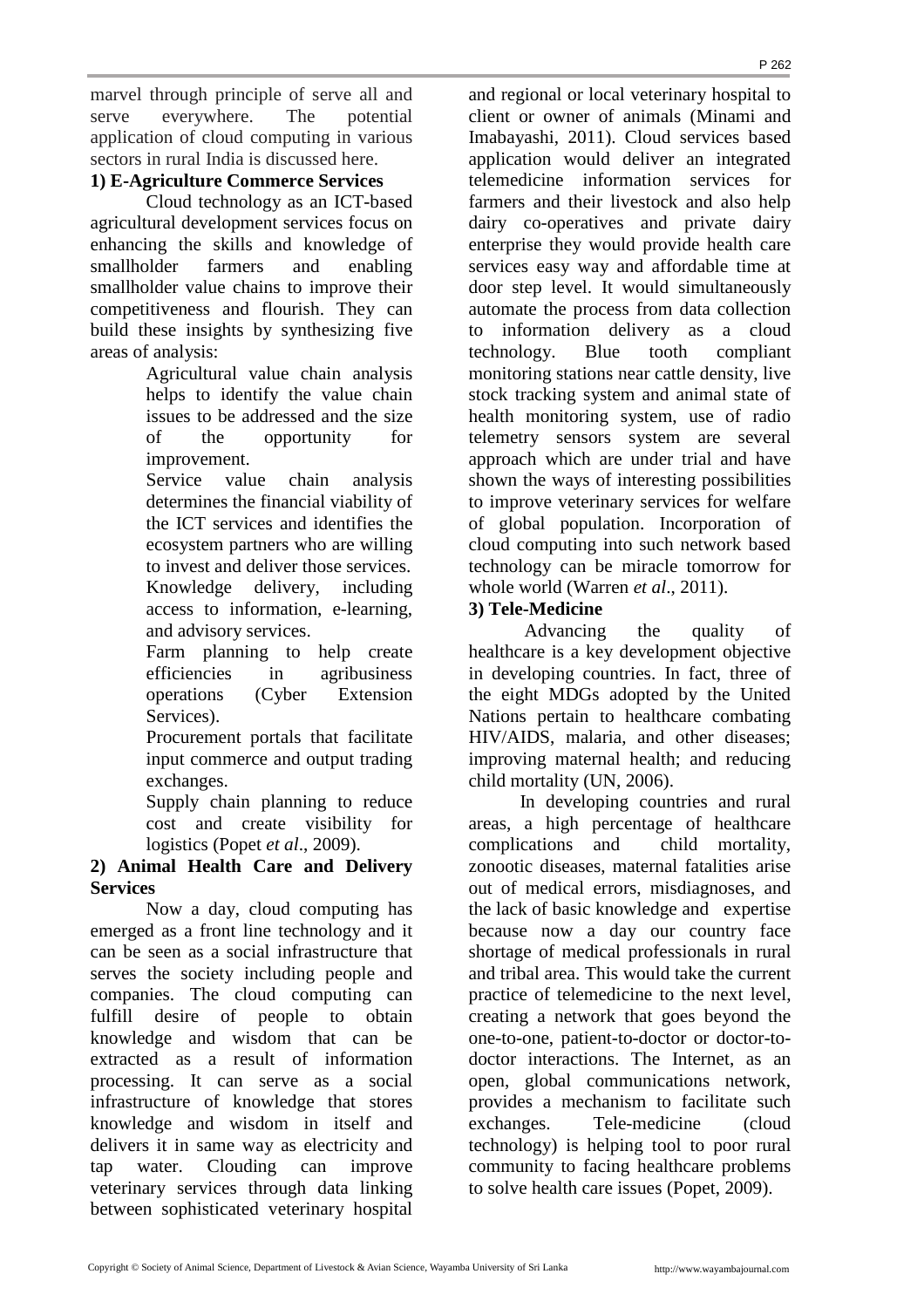#### **4) Microfinance Institutions**

United Nations announced in 2000 to Millennium Development Goals (MDGs) with range of target set 2015 to achieve broad and multi-faceted and address all elements of desirable sustainable development in our world (McConnell, 2001). Poverty reduction is major objective MDG in UN. Thus, over the last decade, microfinance has proven to be a great catalyst for small-business entrepreneurs in India.

Despite the buzz around microfinance, the reality is that there are significant challenges in scaling this financing model. Microfinance institutions have a hard time managing their portfolio of loans-tracking collections, monitoring overdue accounts, and making sure loans are used appropriately (Meera, 2002). Cloud computing can enable microfinance institutions to utilize easy-to-deploy IT solutions that create efficiencies and lend transparency to their financial management and performance.

### **5) Disaster Management**

India is geographical high prone of natural calamity in world. Every year millions of people become affected directly or indirectly in flood, earthquake, cyclone, tsunami, etc. Natural calamity directly and indirectly affects growth, social, sustainable development and foreign direct investment in our country.

A number of NGOs involved in disaster recovery, including the Red Cross and the United Nations World Food Programme, are already piloting IT solutions running on cloud computing infrastructure to help with mission critical activities such as procurement and distribution of food and supplies during natural disasters. As emergency management agencies and NGOs work together to build a best practices blueprint for managing disasters, they should standardize on such solutions that can be deployed instantaneously when disasters occur. Cloud computing also helpful in state and central level authorities to easy rehabilitation program in disaster affected area in our country. The most important advantage of cloud technology

is about pooling of experienced information and sharing it to all who are in urgent need at the time of disaster. Cloud based information serves critical needs for planning and execution of disaster relief and rescue operation and reduces the replication of human efforts and budget spending. The greater coordination between agencies conducting relief and rescue operation will enhance the efficiency and speed of operation which is of prime need for any disaster management policy.

# **6) E-Education/E-Learning**

Illiteracy can bring down even the most powerful nations down. So if we are to become a developed nation, the government should first remove the problem of illiteracy by introducing effective programme (E-Education) with proper implementations in rural as well as remote area in our country. In present scenario the e-learning is getting popularity and this application in cloud computing will surely help in the development of education offered to poor people which will increased quality education offered them. Cloud based education will help the students, staff trainers, institutions and also the learners to very high extent and mainly student from rural parts of the world will get an opportunity to get knowledge shared by professor and other part of the world (Subramanian, 2011). The school in rural hamlet will become global school by linking to cloud. Students made presentations and animations can be hosted on cloud encouraging student community to learn more and represent themselves on global platform. There will be multiplying output of education and teaching materials from different section of world. This is possible with the aid of cloud computing with greater reliability and availability (Ghosh, 2010).

# **7) Rural Cyber Youth Entrepreneurs**

Cloud computing through will be creating in Rural ICT Business Hub (RICTBH) initiative in rural areas. The main objective is at moving from mere livelihood support to promoting rural prosperity, increasing rural non-farm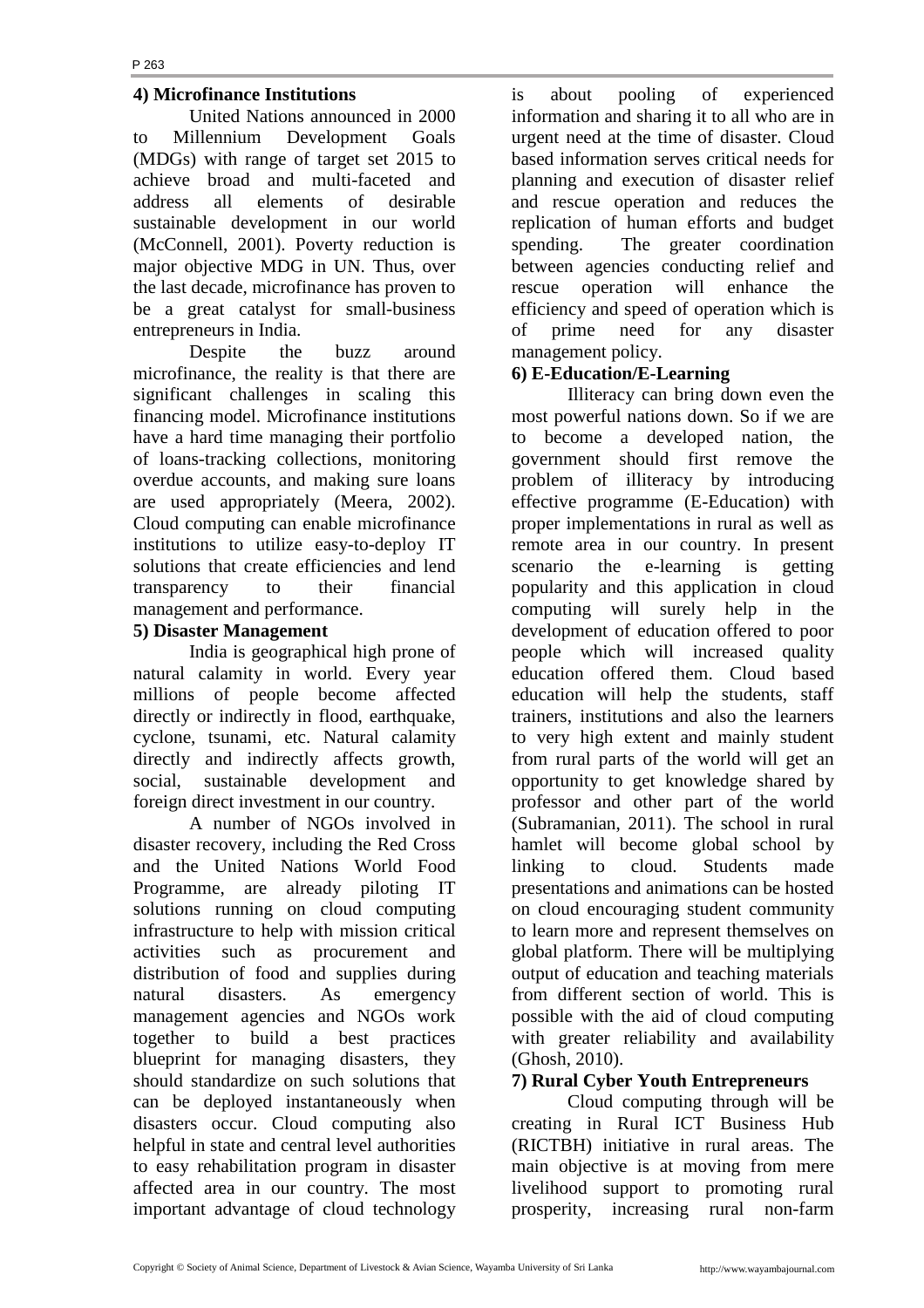incomes and augmenting rural youth employment. The Rural BPO programme provides subsidies to private companies and entrepreneurs in order to incentivize them to set up BPO centers in rural areas which would provide employment to rural citizens (Narula and Sharma, 2008). The cloud based BPO can be developed as home industry in rural area making the growth more sustainable, inclusive and environment friendly. The programme is aimed at generating additional sources of employment for people belonging to the lower income groups to allow them to attain a better standard of living as well as to create trained manpower. In future, this will dissolve rural youth migration issues to urban area and ICT technology will create new entrepreneurial community of skillful youth. Cyber enterprises providing internet browsing and telecom services reaching across the people will pose no longer difficulties. Advances in ICT have made the world mini villages. So much that people to people interaction and cultural ties increased dramatically and enabled cross border trade in services resulting in business processing outsourcing boom. The use of ICT (Cloud computing technology) with more outsourcing jobs to rural areas is a opportunity and would benefit multiple stake holders (Lamba and Singh, 2011).

#### **8) E-Panchayat**

"People's voice is the key driver of a democracy, and listening to that voice is the key test of Good Governance". This is the mantra of rural governance and development. To infuse the spirit of this mantra, Cloud computing and rural networking is the best possibility for future. There are 2.5 lakhs panchayat members in 626 districts in our country (www.e.govonline.net). The E-Panchayat programme is the solution for a two way clear and transparent communication between the top level and local level and also between the citizens and Panchayt. The Cloud technology is easy to sending data transfer reduce the cost of ICT infrastructure in district levels, and secure and easy access to government and rural citizens. The Technology can create

transparency, accountability in rural India's peoples (IIIT Hyderabad, 2010). Gujarat has taken lead in establishing the e-gram service to all its 13685 Gram Panchayat where villagers can have eaccess to land records, status of government project and scheme, birth and death certificate, certificate of residence, bona fide certificate, various applications and forms for project/scheme and other information concerned to various department of state government. All 25 district Panchayat and 224 taluka Panchayat of Gujarat are connected through Gujarat State Wide Area Network (Panchayat Department, Government of Gujarat, 2011).

# **Challenges in Cloud Computing in rural India**

Language Barrier: Regional languages preferred.

Establishing a network of computers with internet access rural areas.

As it applies at grassroots level, the e-learning process and capacity building of farmers are not being adequate enough.

 Private company (Cloud based) they fear to invest in rural area ICT sector because cultural and social obstacles. Profit making is delayed. Adoption and educational level of rural areas peoples are law compare to urban areas (Kailash, 2011).

# **CONCLUSION**

IT could be used as a powerful tool for fostering and promoting much needed inclusive growth in rural India. Digital inclusion for socioeconomic development had become a strategic goal of our countries today. The ultimate aim of such a move will to make IT cheaper, easier to use and more accessible to the masses. Cloud computing will be another cutting edge technology with a wide range of capabilities which could help to make inclusive growth a reality with bridging in digital divide between urban and rural atmosphere.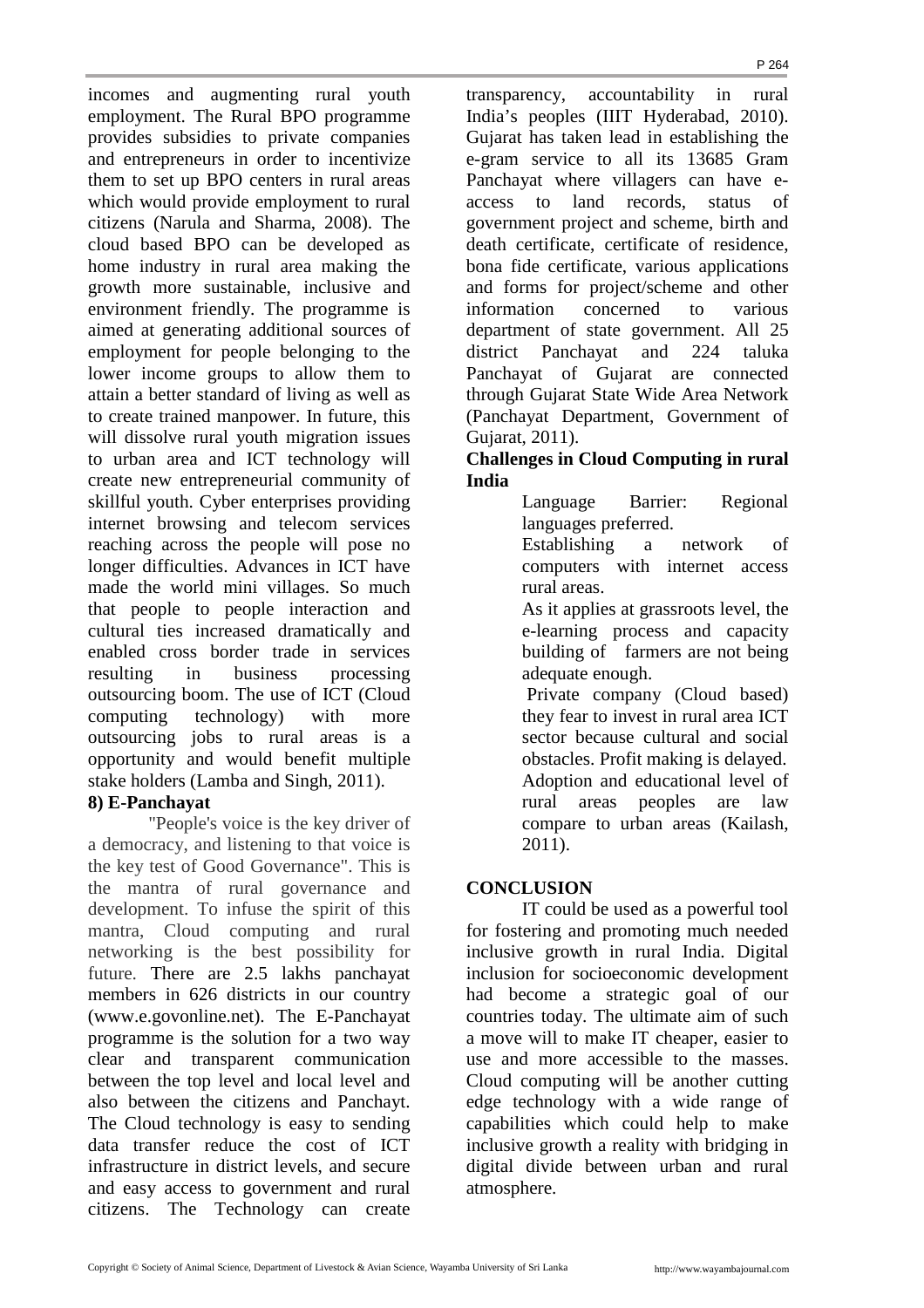#### **Recommendations**

Successful nations will execute on a roadmap that covers the broadband infrastructure, a rural service delivery infrastructure, and the platform of services that enables rural, agriculture-based transformation. The public sector created the backbone infrastructure to deliver a nationwide Internet service of up to 2 Mbps to within 10 miles of most villages. Each of these elements depends on the following critical success factors:

> A shared computing architecture to reduce the cost and complexity of technology.

> New business models that attract private investment for deliberately targeting those who live on less than \$ 2 a day.

> Active collaboration among a complex global ecosystem of stakeholders to turn vision into reality.

# **REFERENCES**

- 1. Aymerich, F. M., Fenu, G. and Surcis, S. (August 2008). An approach to a cloud computing network. Applications of Digital Information and Web Technologies, 2008. ICADIWT, Pp. 113.
- 2. Chappell, D. (December 2009). Introducing windows azure. http://go.microsoft.com/.
- 3. Ghosh, A. 2010. Report on Cloud Computing, IIT Mumbai Department of Computer Science and Engineering, Indian Institute of Technology, Mumbai-400076. http://www.cse.iitb.ac.in/alumni/~a bhirup09/Docs/cloud\_computing\_f inal\_report.pdf
- 4. Gujarat Informatics Ltd. (June-July, 2010). Cloud Computing. An e-Governance Bulletin Vol.7 No. 9. http://www.gujaratinformatics.com /pdf/Cloud%20Computing.pdf
- 5. ICTD (Information and Communication Technologies for Development). (April 2006). Makes ICTs work for people.

ICTD project news Letter, Pp. 35- 38. www.nisg.org

- 6. IIIT Hyderabad (January 2010). White Paper on Cloud computing for e-governance. http://search.iiit.ac.in/uploads/Clou dComputingForEGovernance.pdf
- 7. Kailash, V. (March 2011). IT can take growth to rural India. India Infoline News Service. Conference on the Theme of "Fostering Inclusive Growth through IT". http://www.indiainfoline.com/Mar kets/News/IT-can-take-growth-torural-India-Kailash-Vijayvargiya/5103531818
- 8. Kenneth, I. J. (February 2009). Cloud Computing Can Close the Development Gap. http://www.salesforce.com/assets/p df/misc/IT-development-paper.pdf
- 9. Lamba, H. and Singh, G. 2011. Cloud Computing future Framework for E-management of NGO'S. International Journal of Advancements in Technology, 3: 400-408.
- 10. McConnell, S. 2001. Connecting with the unconnected: Proposing an evaluation of the impacts of the Internet on unconnected rural stakeholders. Mc Connell International. http://www.mcconnelinternational.

com/evalnation.html

- 11. Meera, S. N. 2002. A Critical analysis of information technology in agricultural development: Impact and implications. Unpublished Ph.D. thesis, IARI, New Delhi-110012.
- 12. Minami, H. and Imabayashi, A. 2011. Cloud Computing for Animal medical Care Fujitsu Sci. Tech. J., 47 (4): 387-394.
- 13. Panchayat Department, Government of Gujarat. (February 2011). E-Gram Yojana at a glance. http://panchayat.gujarat.gov.in/pan chayatvibhag/english/schemes/egram-yojana2.htm
- 14. Popet, B. 2009. Cisco-Connected Agriculture Developing Smart